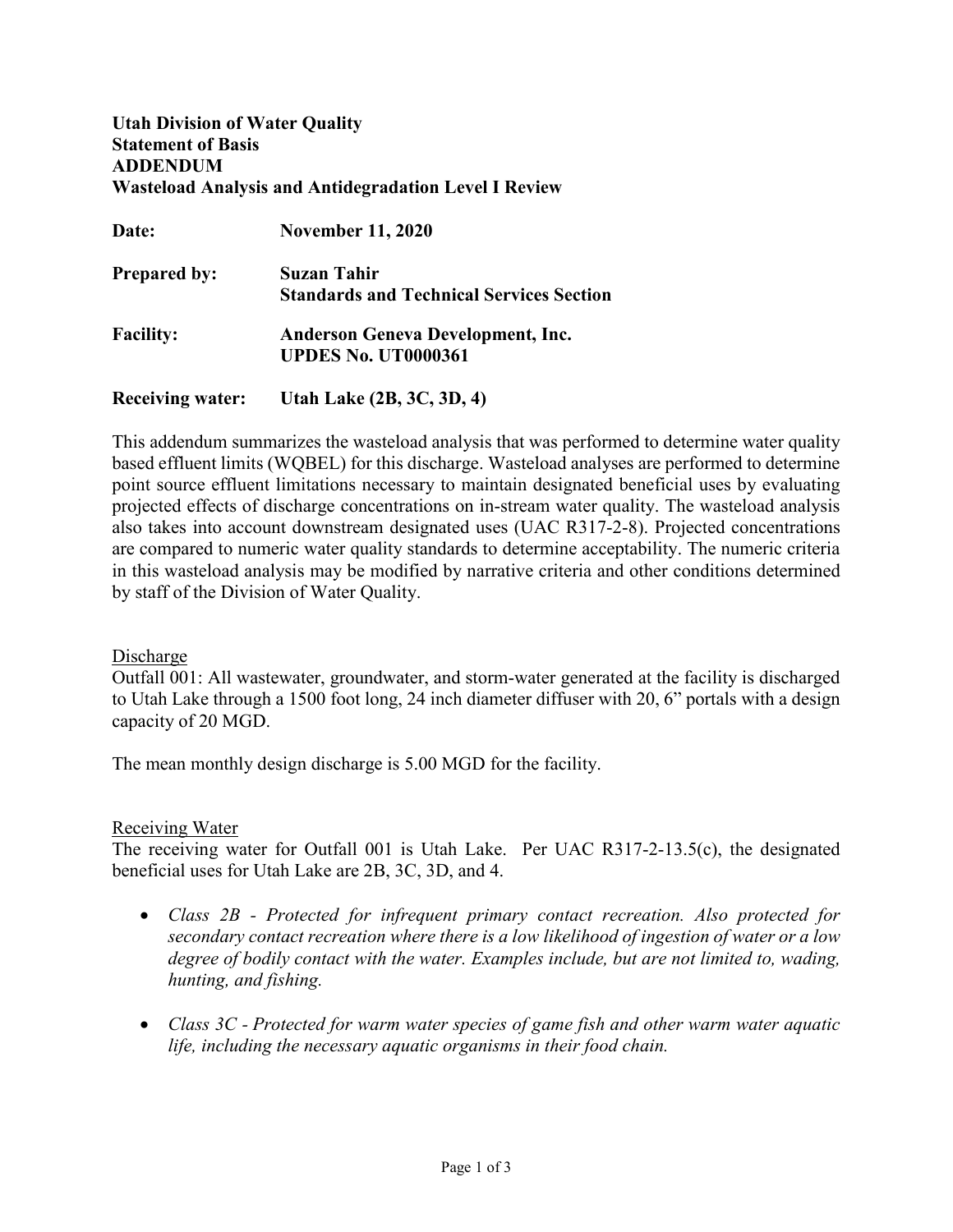- *Class 3D - Protected for waterfowl, shore birds and other water-oriented wildlife not included in Classes 3A, 3B, or 3C, including the necessary aquatic organisms in their food chain.*
- *Class 4 - Protected for agricultural uses including irrigation of crops and stock watering.*

# TMDL

Utah Lake is listed for harmful algal blooms, total dissolved solids, total phosphorus and PCBs in fish tissue on the 2016 303(d) list of impaired waterbodies. The receiving waters do not have approved TMDLs for any of these constituents. There is an ongoing Utah Lake Water Quality Study with the objective to develop numeric nutrient criteria for Utah Lake and Provo Bay. The water quality standard for TDS is 1200 mg/l. Since no assimilative capacity exists for this constituent, the standard of 1200 mg/l will need to be met at end-of-pipe.

# Mixing Zone

The maximum allowable mixing zone for discharge to lakes is 35 feet for acute conditions and 200 feet for chronic conditions, per UAC R317-2-5. Water quality standards must be met at the end of the mixing zone. Mixing zone calculations were made using the Utah Lake Model. The simplifying (and conservative) assumption of a single discharge from a 24" diameter inch pipe was used in developing effluent limits.

# Parameters of Concern

The potential parameters of concern identified for the discharge/receiving water were total dissolved solids and ammonia as determined in consultation with the UPDES Permit Writer.

# WET Limits

The percent of effluent in the receiving water in a fully mixed condition, and acute and chronic dilution in a not fully mixed condition are calculated in the WLA in order to generate WET limits. The  $LC_{50}$  (lethal concentration, 50%) percent effluent for acute toxicity and the  $IC_{25}$  (inhibition concentration, 25%) percent effluent for chronic toxicity, as determined by the WET test, needs to be below the WET limits, as determined by the WLA. The WET limit for  $LC_{50}$  is typically 100% effluent and does not need to be determined by the WLA. WET requirements were kept from the previous permit development.

| Table 2: WET Limits for $IC_{25}$ |  |  |  |
|-----------------------------------|--|--|--|
|                                   |  |  |  |

| Outfall     | Percent<br><b>Effluent</b> |
|-------------|----------------------------|
| Outfall 001 | 3.5%                       |